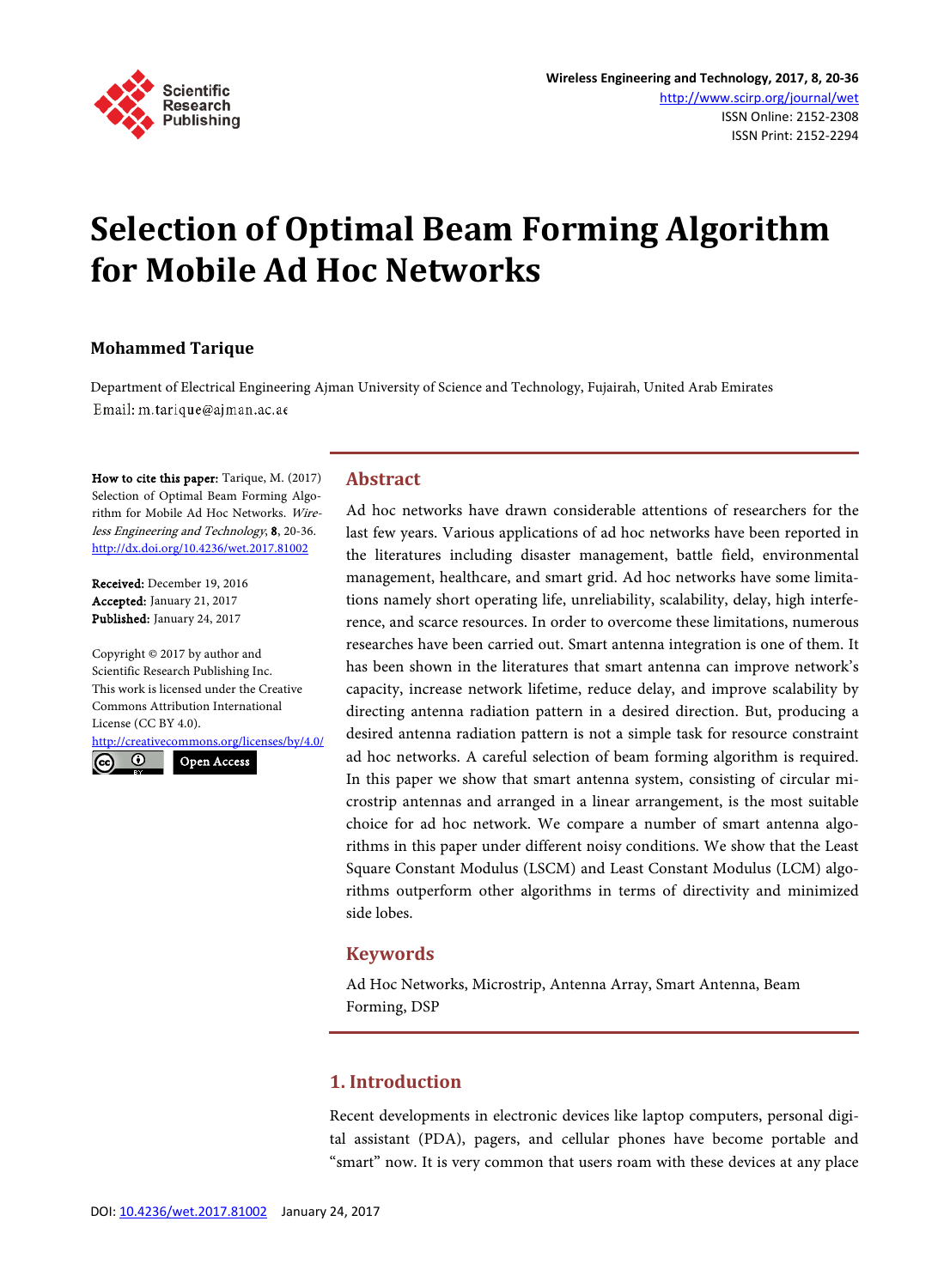and at any time. Hence, there is need for a network that users can connect with on a temporary basis. Ad hoc network is considered a suitable solution for this kind of temporary network. Ad hoc network consists of a number of mobile nodes. It is self-organizing and self-configuring. No network infrastructure is required to set up this type of network. Based on these attractive features many applications of ad hoc network have already been introduced. Some of these applications include crisis management, search and recuse, telemedicine, telegeoprocessing, process control, personal communication, virtual navigation, education, and security [1].

Ad hoc network has limitations too. It has dynamic topology. Mobile nodes join and leave the network at any time. Hence, route "breakage" is a very frequent phenomenon in ad hoc network. Other limitations include high packet loss, unreliability, high interference and noise, and limited range. Like other wireless systems wireless medium is shared by a group of mobile nodes. Moreover, mobile nodes communicate with each other in a multi-hop fashion. Hence, ad hoc network can support only a limited bandwidth to an individual user. In order to improve bandwidth many researches have been carried out for the last decade. Smart antenna integration is one of them.

Smart antenna enables mobile node to radiate power in a specified direction. It also helps mobile nodes to reduce interference level in a network by steering radiation's nulls toward the sources of interference. Hence, a number of simultaneous transmissions can occur at the same time as shown in Figure 1. Smart antenna also allows a mobile node to adjust its transmission power to a required minimum level and hence improves the network life-time. There are other advantages of using smart antenna in ad hoc networks. These advantages have been comprehensively studied in the literatures [2]-[12].

In this paper we investigate effective and efficient smart antenna design strategy for mobile ad hoc networks. We consider two different antenna elements in this investigation namely circular microstrip antenna and rectangular microstrip antenna. We compare the performances of these two antennas in order to select a suitable antenna element for smart antenna design. We also consider three different antenna arrangements namely linear, planar, and circular. In addition,



(a) Low Througput with Omnidirectional Antenna

(b) High Throughput with Smart Antenna System

Figure 1. Capacity improvement of ad hoc network with smart antenna [2].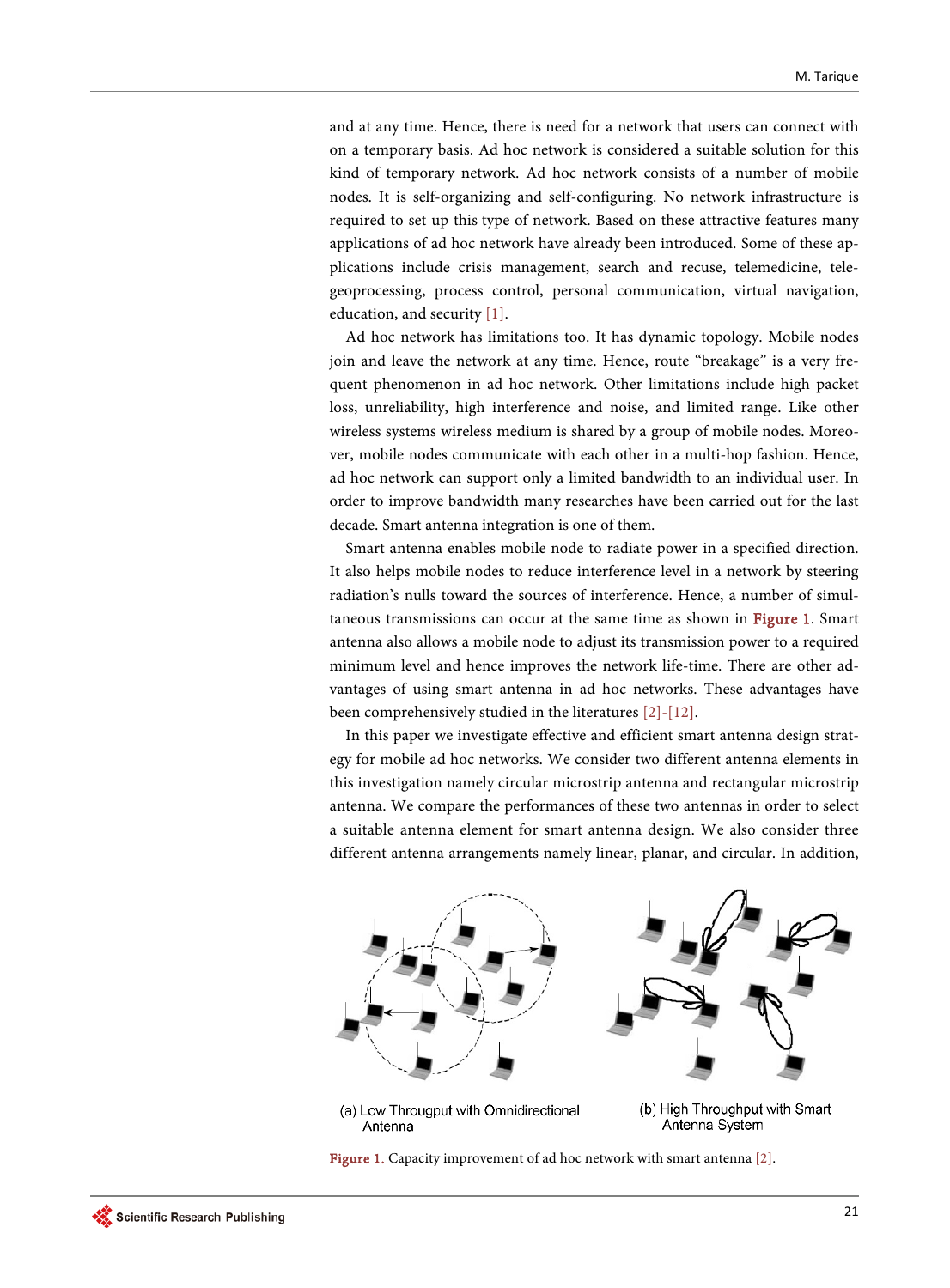we investigate a number of smart antenna algorithms in order to select an optimum algorithm for mobile ad hoc networks. The rest of the paper is organized as follows. Some related works have been presented in Section 2. A brief introduction to microstrip antenna has been presented in Section 3. The performances of rectangular and circular microstrip antennas have been investigated and compared in the same section. The smart antenna design algorithms for Ad hoc network have been presented in Section 4. This paper has been concluded with Section 5.

### **2. Related Works**

Numerous research activities have been done so far in order to improve the bandwidth of ad hoc networks. Most of the researches have been investigated based on the assumption that mobile nodes are equipped with omnidirectional antenna. With omnidirectional antenna mobile nodes radiate signal equally in all surrounding area and all mobile nodes within the transmission range receive that signal. Due to the omnidirectional radiation and imposed medium access control (MAC) algorithm the neighboring nodes remain standby during their transmission to avoid packet collision. Hence, network throughput is reduced. In order to increase network throughput smart antenna integration has been suggested for ad hoc network [2]-[11].

One of the earliest works on smart antenna application in ad hoc network has been presented in [2]. The interaction and integration of critical components of smart antenna have been addressed in this paper. The authors have shown that the performance of an ad hoc network highly depends on the adaptive beam forming algorithm and signal processing algorithm. The authors focused on the antenna pattern, training sequences, direction of arrival algorithm, and the antenna coupling effects.

In [3] the authors suggest smart antenna for wireless ad hoc networks instead of omnidirectional antennas. The authors claim that smart antenna at each mobile node facilitates simultaneous transmission of packets and hence improves the network throughput. The authors show via simulations that it is preferable to use the beamforming technique over the switched beam technique in order to obtain a high throughput.

A novel MAC protocol based on directional antenna has been presented in [4]. By using this protocol, source and destination nodes determine each other's directions. The source node sends data packets in the given direction. Hence, the interference level is reduced and network throughput is improved. The author compared the performances of the network for two cases-using omnidirectional antenna and using directional antenna. The simulation experiments presented in [4] show that the proposed protocol, with 4 directional antennas per node, increases the average throughput of the network by 2 to 3 times.

Directional Virtual Carrier Sensing (DVCS) protocol for mobile ad hoc networks has been presented in [5]. This protocol has been designed based on directional antenna. This protocol uses information on AOA (Angle of Arrival)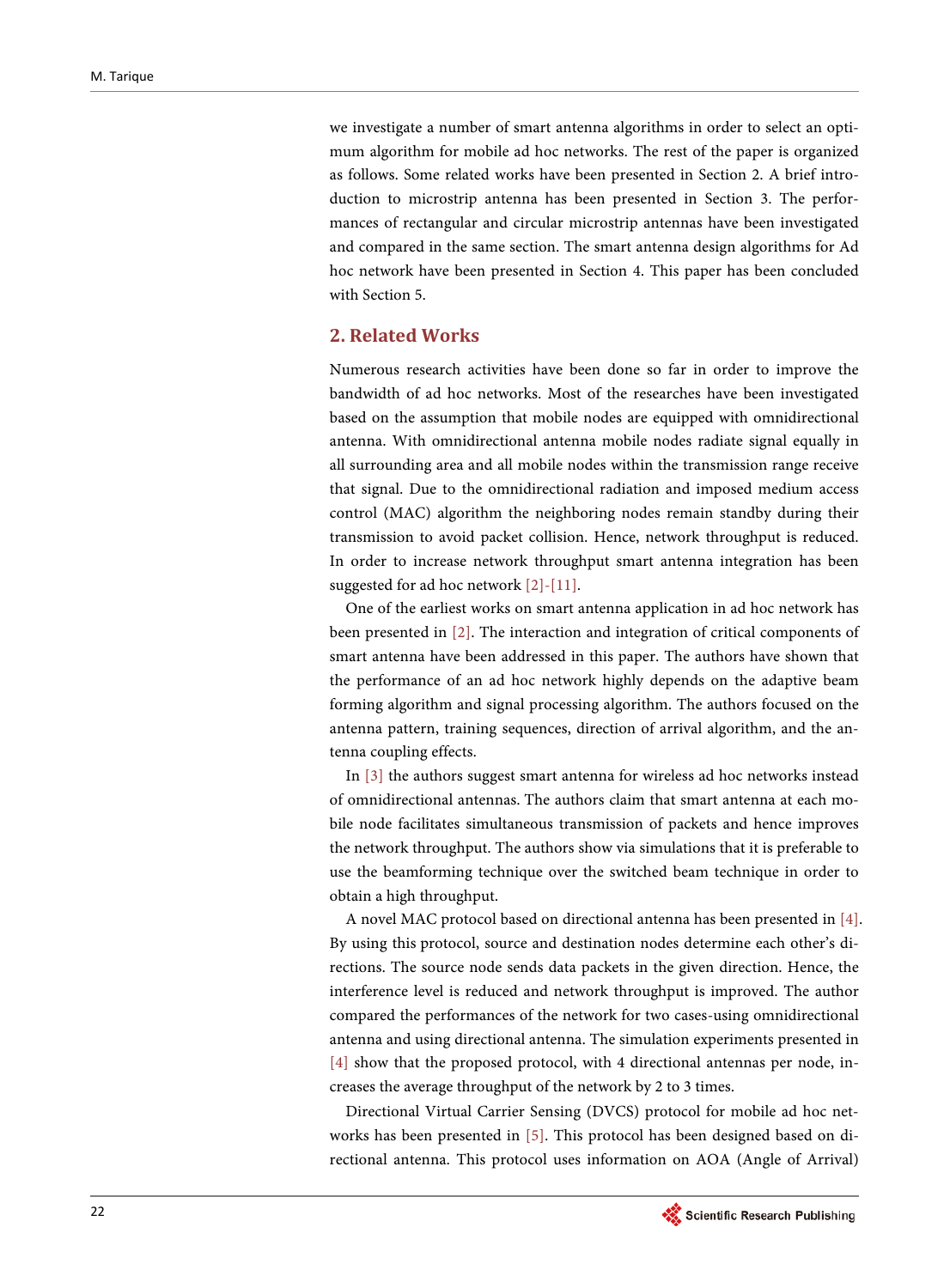and antenna gain for the adaptation of antenna pattern. The simulation results show that DVCS protocol can improve the network capacity by a factor of 3 to 4 for a small ad hoc network consisting of 100 nodes compared to omni-directional antenna based ad hoc network of the same size.

In [6] the authors suggest that directional antennas to be used for ad hoc networks instead of omni-directional antenna. They also suggest that existing MAC protocols need to be modified in order to take the advantages of directional antennas. Current MAC protocols, including popularly used IEEE 802.11 standard, have been designed for omnidirectional antenna. The authors have presented a new MAC protocol that is suitable for ad hoc networks based on directional antennas.

A distributed receiver-oriented multiple access (ROMA) channel access scheduling protocol has been presented in [7]. The ROMA protocol uses directional antennas to form multiple directional radiation pattern to ensure several simultaneous communications. The ROMA protocol activates a number of links in a time slot. The results presented in [7] show that a significant improvement on the network throughput can be achieved by using the ROMA protocol.

Capacity of ad hoc networks based on directional antenna has been formulated in [8]. The authors argued that directional antennas can support a number of simultaneous connections. But, there is a limit on such type of concurrent communications because of the mutual interference. Hence, there is a bound on the amount of capacity improvement. The network capacity bound depends on the specific antenna type and higher layer protocols. In [8] the authors calculate interference based capacity bounds for a generic antenna model and a real-world antenna model.

In a similar work [9] the authors have used beamforming antennas to increase the transmission range and also to reduce the interference level in ad hoc networks. The authors have considered a number of enhancements including "aggressive" and "conservative" channel access mechanisms based on beamforming antennas, link power control, and directional neighbor discovery. Two approaches of beam forming algorithms have been used namely steered and switched beams. The results show that beamforming improves network performance by 28% - 118% depending upon the node density. The results also show that network delay can also be reduced by a factor of 28 by using appropriate beamforming algorithm.

It is shown in [10] that directional antennas not only increase the network capacity but also increase network life. The authors present an energy-efficient routing and scheduling algorithm in [10]. The algorithm chooses the shortest cost path to save energy. Based on the network topology information each mobile node schedules transmission so that the total time a packet takes to travel is minimized. The proposed scheduling algorithm is distributed and adaptive fashion. The simulation results show that the proposed protocol can save energy by 45% and hence can maximize the network life.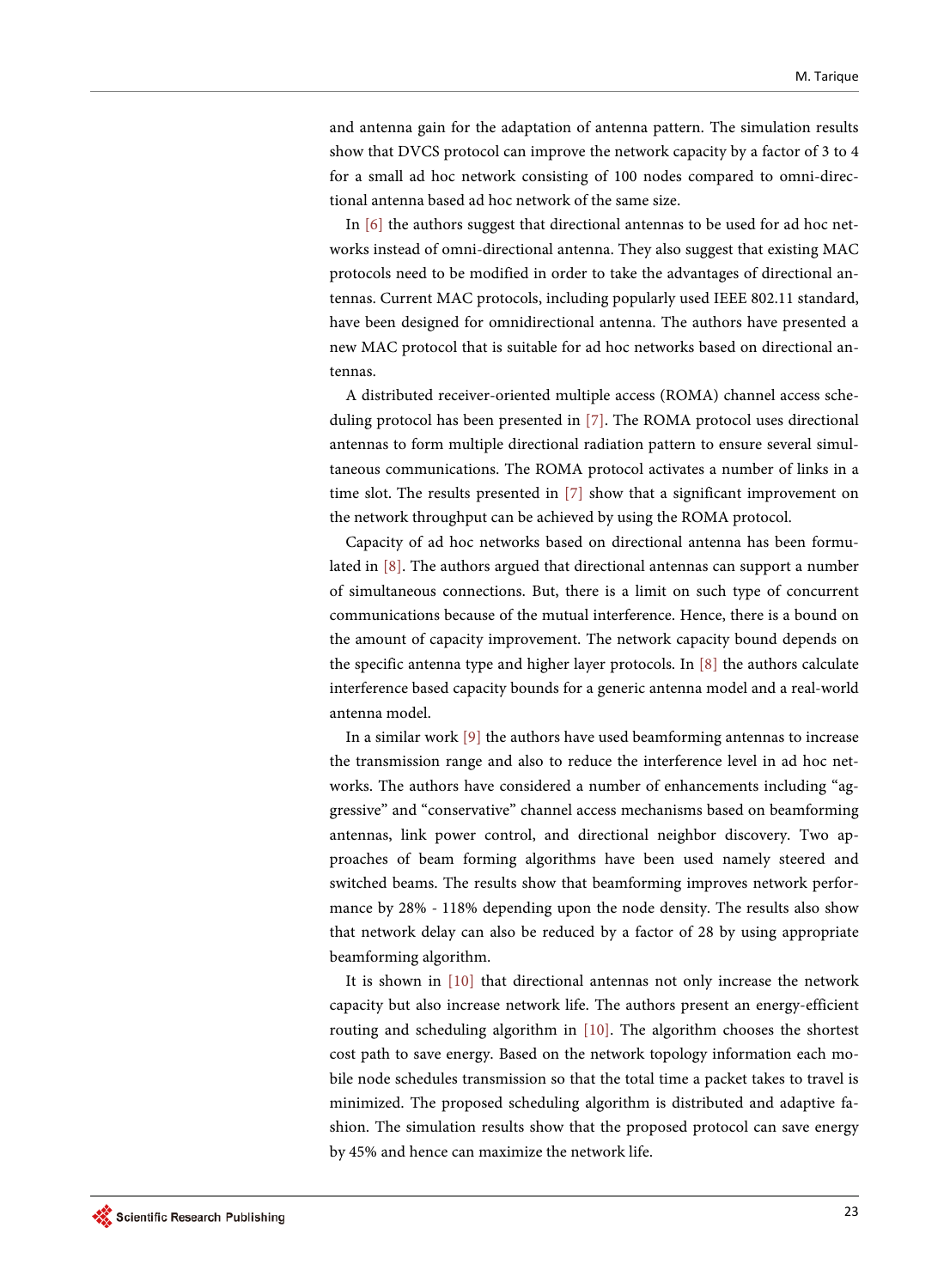Another energy saving MAC protocol for mobile ad hoc networks, utilizing directional antennas, has been presented in  $[11]$ . It is shown that directional antenna can help to achieve higher directivity and hence to achieve higher antenna gain. Thus, mobile node can reduce transmission power to a minimum level and can save energy. The simulation results presented in [11] show that the proposed MAC protocol not only saves energy but also maximizes network throughput.

Most of these above mentioned works focus on the performance improvement of ad hoc network by directional antenna. In this paper a design strategy for smart antenna integration in ad hoc networks has been presented. Microstrip antenna has been used as the antenna element in smart antenna design. In this work two different microstrip antennas have been considered namely rectangular microstrip and circular microstrip. In this investigation the performances of these two types of antennas have been compared. Three different types of antenna array namely linear, planar, and circular have been investigated in this work. It has also been shown that the planar and circular antenna arrays require extensive signal processing and hence they are not suitable for resource constraint ad hoc networks. In this work we also investigate a number of smart antenna algorithms namely Least Mean Square (LMS), Sample Matrix Inversion (SMI), Recursive Least Square (RLS), Constant Modulus (CM), Least Square Constant Modulus (LSCM), Conjugate Gradient Method (CGM), and Spreading Sequence Array Weights (SSAW). Based on this investigation we recommend a suitable algorithm for smart antenna for mobile ad hoc networks. None of the previously mentioned related works have addressed these issues.

### **3. Microstrip Antennas**

Microstrip antennas have been widely used in wireless communication, mobile radio, spacecraft, missiles, aircraft and satellite since 1970. These wide spread applications of microstrip antennas became possible because of its low cost, small size, and easy installation. The most attractive feature of microstrip antennas is that they can be easily integrated and fabricated onto anelectronic circuit board. Microstrip antenna can be found in different shapes including rectangular, circular, square elliptical, dipole, ring, and triangular. Among these shapes rectangular and circular shapes have become popular in antenna array design.

A rectangular microstrip antenna is shown in Figure 2. It consists of a very thin metallic strip placed on dielectric substrate. The thickness of the microstrip is usually less than free space wavelength (*i.e.*,  $\lambda_0 = c/f$ ) and the substrate thickness varies between  $0.003\lambda_0$  and  $0.05\lambda_0$ . The rectangular strip is placed on the substrate in a way so that the maximum antenna radiation occurs along the direction that is normal to the microstrip. The length of the microstrip, <sup>L</sup> varies between  $1/3\lambda_0$  to  $1/2\lambda_0$ . A number of dielectric substrates, with the dielectric constant,  $\epsilon_r$  from 2.2 to 12, are used in microstrip antenna.

The expression of the fields radiated from rectangular microstrip antenna can be found in [13]. The normalized radiation field for the E-plane ( $\theta = 90^{\circ}$ ,  $0 \le \varphi \le$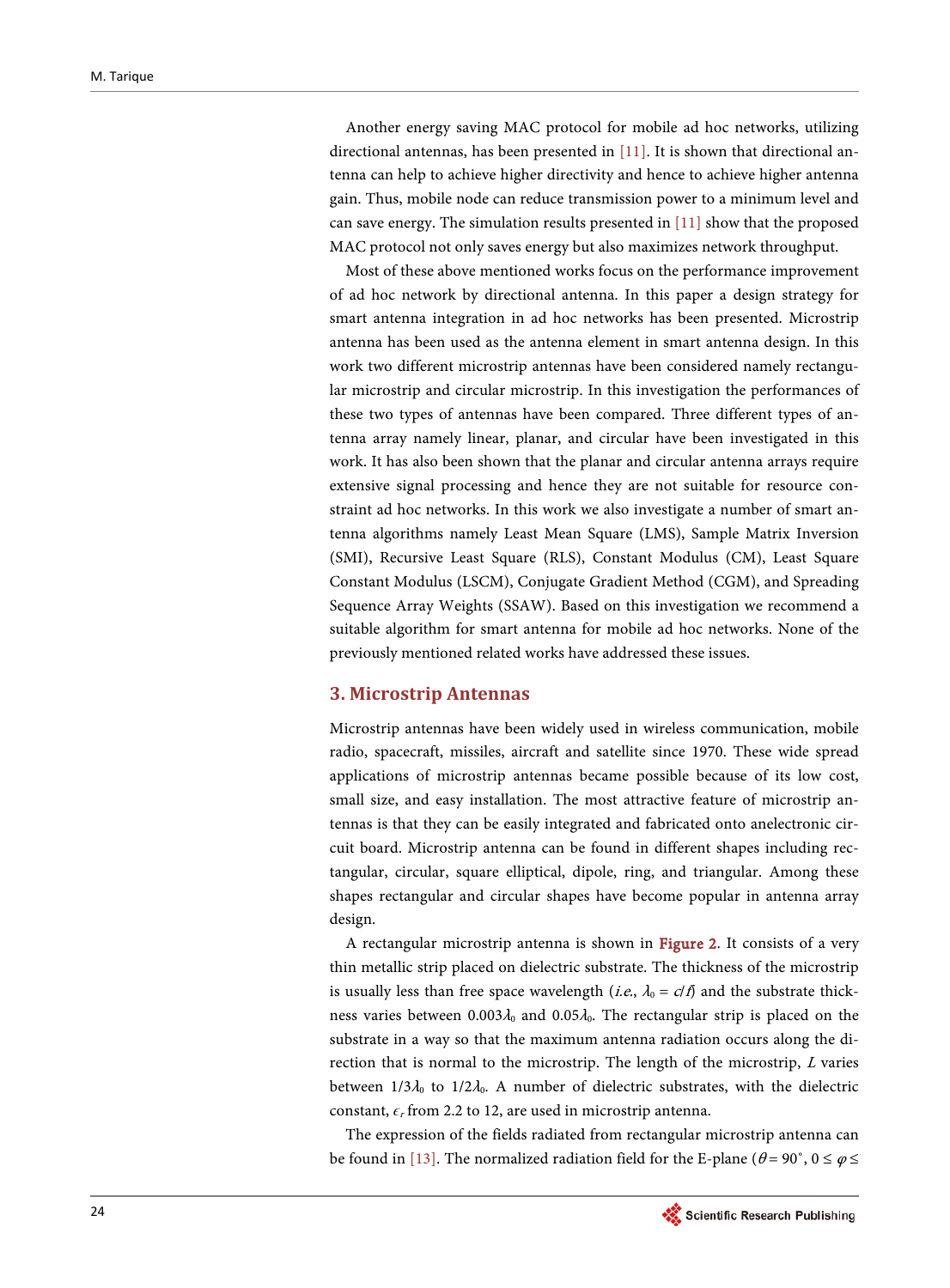

Figure 2. Rectangular microstrip antenna.

90°, and 270°  $\leq \varphi \leq 360$ °) is given by

$$
E_{\theta} = \frac{\sin c \left\{ \cos \phi \frac{hk_0}{2} \cos (\sin \phi) \frac{k_0 L_e}{2} \right\}}{\sin c \left( \frac{hk_0}{2\pi} \right)}
$$
(1)

The normalized radiation field for the H-pane  $(\varphi = 0^0, 0^0 \le \theta \le 180^0)$  is given by

$$
E_{\phi} = \frac{\sin \theta \sin c \left(\sin \theta \frac{hk_0}{2\pi}\right) \sin c \left(\cos \theta \frac{Wk_0}{2\pi}\right)}{\sin c \left(\frac{hk_0}{2\pi}\right)}\tag{2}
$$

where  $L_e$  = effective length, and  $k_0 = 2\pi/\lambda_0$ . The microstrip antenna is feed by a microstrip transmission line as shown in Figure 3. The input impedance of this transmission line can be varied by adjusting the length of  $y_0$ . In order to plot the field patterns, we use the MATLAB program provided in [13]. The plots for the fields in E-plane and H-plane are shown in Figure 4. The other design parameters used in producing the field pattern have been listed in Table 1. The other values produced by the program are as follows: effective length  $L_e$  = 1.0685 cm, E-plane Half Power Beam Width (HPBW) = 88˚, H-plane Half-Power Beam Width (HPBW) = 76°, directivity,  $D_0$  = 5.3514, resonant input resistance at feed point  $R_{\text{in}}$  = 228 Ω.

A circular microstrip antenna is shown in Figure 5. The construction of a circular microstrip antenna is similar to that of a rectangular microstrip antenna. Only the shape of the metallic strip is circular rather than rectangular.

The normalized radiation field for a circular microstrip antenna in the E-plane  $(\theta = 90^\circ, 0 \le \phi \le 90^\circ, \text{ and } 270^\circ \le \phi \le 360^\circ)$  is given by

$$
E_{\theta} = J_0 \left[ \sin \left( \theta \right) \left( k_0 a_e \right) \right] - J_2 \left[ \sin \left( \theta \right) \left( k_0 a_e \right) \right] \tag{3}
$$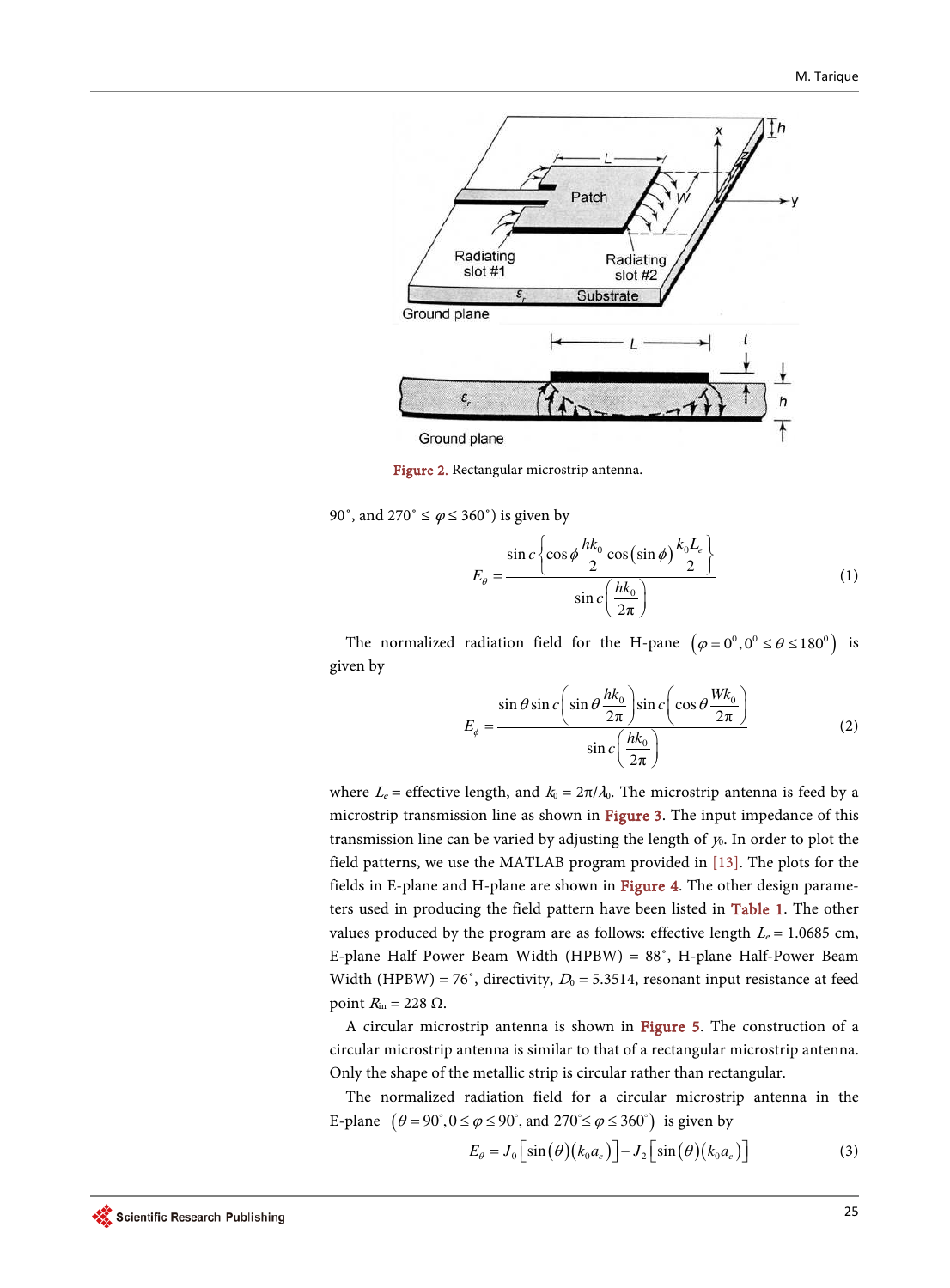

Figure 3. The feed mechanism of microstrip antenna.

E- and H-plane Patterns of Rectangular Microstrip Antenna



Figure 4. The field patterns of rectangular microstrip antenna.



Figure 5. Circular microstrip antenna.

The normalized radiation field for the same in the H-pane  $(\varphi = 0^\circ, 0^\circ \le \theta \le 180^\circ)$  is given by  $E_{\phi} = J_0 \left[ \sin \left( \theta \right) \left( k_0 a_e \right) \right] \cos \left( \theta \right) + J_2 \left[ \sin \left( \theta \right) \left( k_0 a_e \right) \right] \cos \left( \theta \right)$  (4)

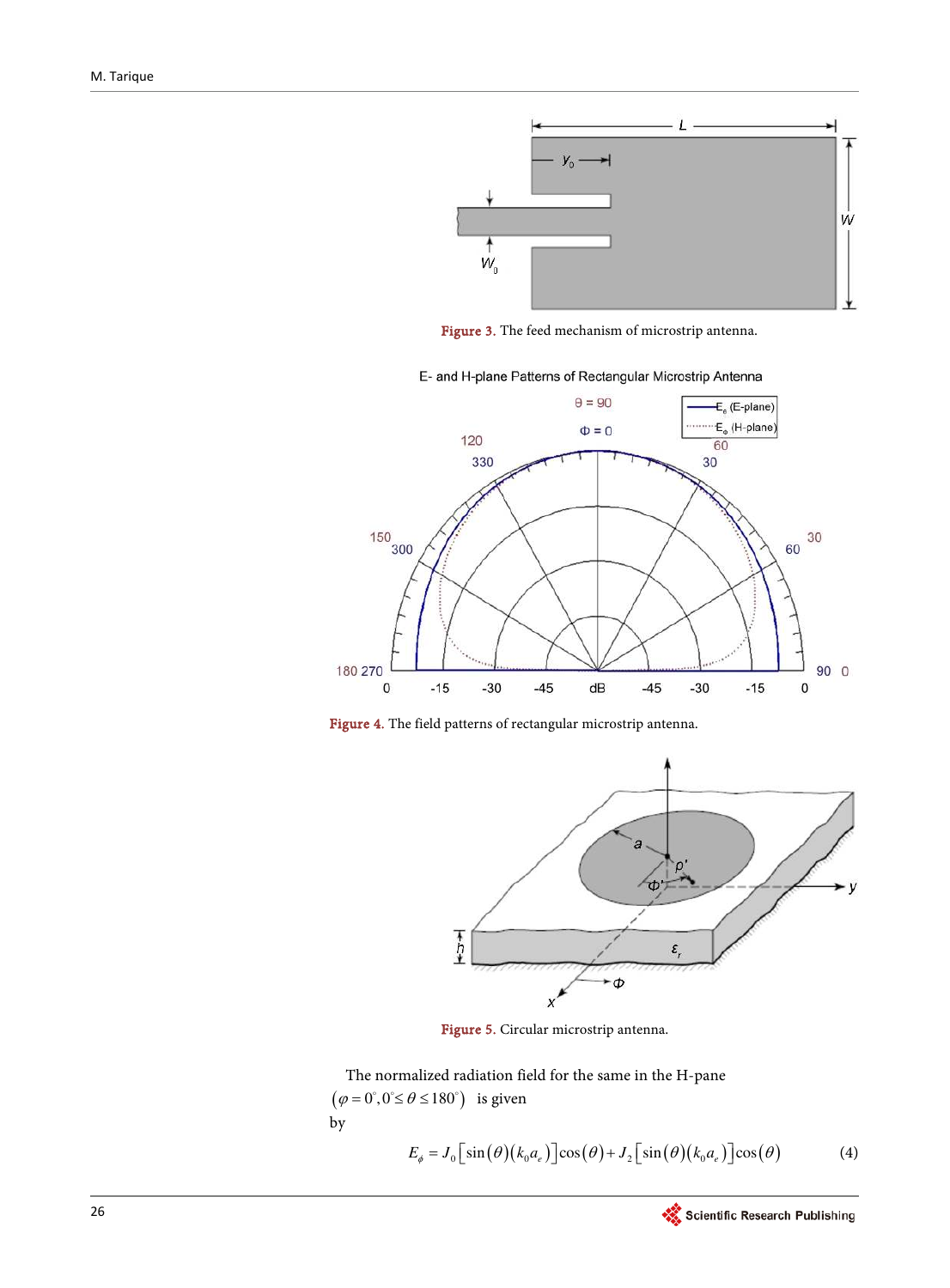| Parameter                            | Values           |
|--------------------------------------|------------------|
| Length, L                            | $0.9 \text{ cm}$ |
| Width, W                             | 1.20 cm          |
| Substrate height, h                  | $0.16$ cm        |
| Feed lenegth, $y_0$                  | $0.313$ cm       |
| Dielectric constant, $\varepsilon_r$ | $2.2^{\circ}$    |
| Resonant Frequency, $f_0$            | $10 \text{ GHz}$ |

Table 1. Rectangular microstrip design parameter.

where  $J_0(x)$  is the zeroth order Bessel function,  $J_2(x)$  is the second order Bessel function,  $a_e$  is the effective radius. In order to compare the field patterns for circular microstrip antenna with those of rectangular microstrip antenna we maintain the same metallic surface area. We also maintain the same substrate height. Plots of the E-plane and H-plane field patterns for the circular microstrip antenna of same area are shown in Figure 6. The other parameters used to produce the field patterns are as follows: effective radius  $a_e$  = 0.5985 cm, the E-plane HPBW =  $92^\circ$  and the H-plane HPBW = 78°, the directivity is 5.5272, the input resistance at feed point is 228  $Ω$ .

The directivity of circular microstrip and rectangular microstrip antennas are illustrated in Figure 7 and Figure 8. It is shown in Figure 7 that directivity variations for both investigated antennas are not much different when different dielectric materials are used. But, the directivities vary with respect to the height of dielectric material as shown in Figure 8. This figure depicts that the circular microstrip antennas achieve high directivity compared to its rectangular counterpart. Hence, we consider circular microstrip antenna for the rest of the work presented in this paper.

#### **4. Optimal Smart Antenna Algorithms**

Smart antenna system is composed of a collection of two or more antenna elements called antenna array. These antenna elements work together to establish a unique radiation pattern. A functional block diagram of a smart antenna system is shown in Figure 9. Adaptive algorithm is the main functional component of a smart antenna system. Smart antenna system can locate and track desired signal called signal of interest (SOI) and also signal of no interest (SNOI) by adjusting the antenna weights. By using adaptive algorithms, the smart antenna system can dynamically adjust radiation of the antenna elements so that the resultant radiation is directed along the SOI and it can suppress the radiation patterns along the direction of SNOIs. In order to track the radiation pattern direction of arrival (DOA) algorithm is used. The DOA algorithm helps the antenna elements to set the desired excitation weights in terms of magnitude and phase so that the radiation can be directed in a desired direction.

In smart antenna system the antenna elements may be arranged in many different ways. Most common arrangements are linear, rectangular, and circular as shown in Figure 10.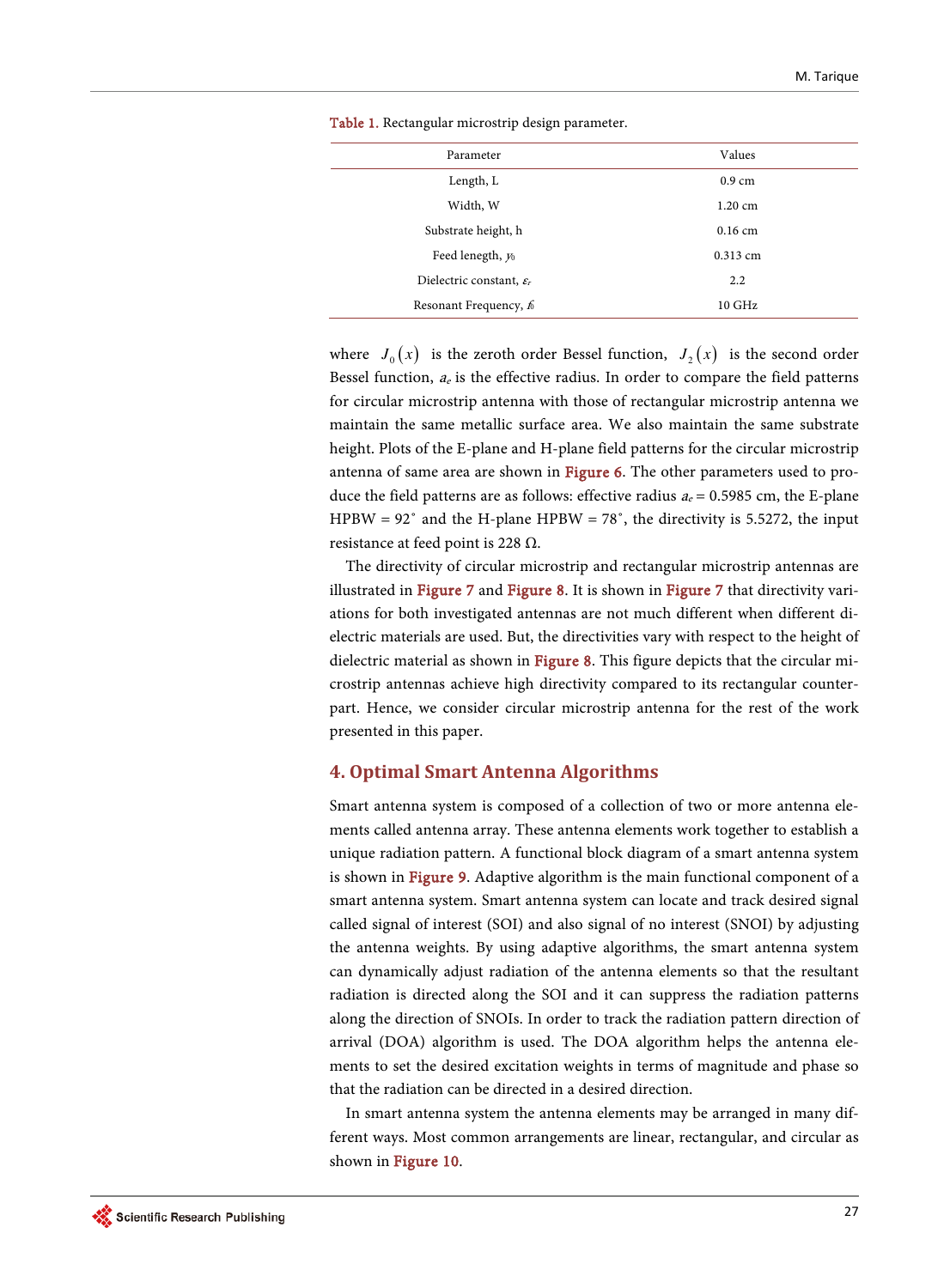$E<sub>a</sub>$  (E-plane)  $\theta = 0$  $\cdots$  E<sub>o</sub> (H-plane)  $-30$ 30  $-60$ 60  $-90$ 90  $\overline{0}$  $-15$  $-30$  $-45$ dB  $-45$  $-30$  $-15$  $\mathbf 0$ 

E-and H-plane Patterns of Circular Microstrip Antenna

Figure 6. The field patterns of circular microstrip antenna.



Figure 7. Variation of directivity with respect to dielectric constant.

These arrangements are associated with different level of complexity in design and implementation. A number of investigations have been carried out in order to determine a suitable arrangement for ad hoc network. Among these antenna array arrangements linear array is the simplest one and we used it for this investigation. In linear arrangement all antenna array elements are aligned along a straight line. We assume that antenna elements are equally spaced by a distance d. We also assume that the far-field condition is satisfied (*i.e.*,  $r \gg d$  ).

Two different types of beam forming algorithms have been presented in the literatures namely fixed beam forming and adaptive beam forming. Maximum Signal-to-Interference Ratio, Minimum Mean Square Error, Maximum likelihood, and Minimum Variance algorithms are categorized as fixed beam forming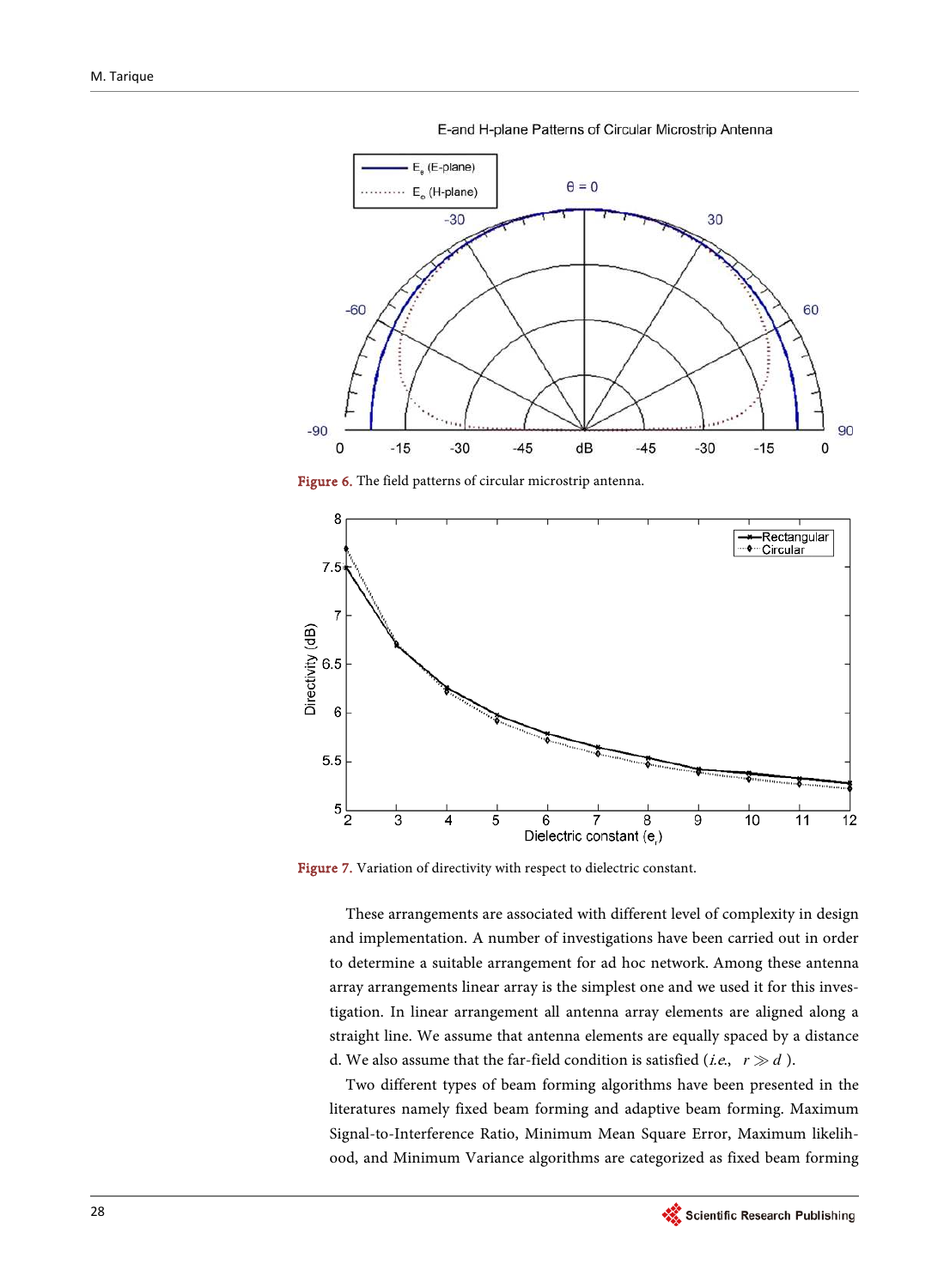

Figure 8. Variation of directivity with respect to dielectric substrate height.



Figure 9. Smart antenna system.

algorithms. These algorithms are suitable for static networks because of their fixed beam forming characteristic. In these networks the signal arrival angle is fixed. Once array weights are determined by the above mentioned algorithm they do not change over the time.

Usually, the ad hoc network has dynamic topology. The mobile nodes can move at any time in any direction. Hence, adaptive beam forming algorithms are considered suitable for such network. There have been several adaptive algorithms proposed in the literatures that are considered suitable for network of dynamic topology. Among them Least Mean Square (LMS), Sample Matrix Inversion (SMI), Recursive Least Square (RLS), Constant Modulus (CM), Least Square Constant Modulus (LSCM), Conjugate Gradient Method (CGM), and Spreading Sequence Array Weights (SSAW) are worthwhile to mention here [14]. These algorithms widely vary in terms of design complexity and computational efficiency. An investigation of all these algorithms is beyond the scope of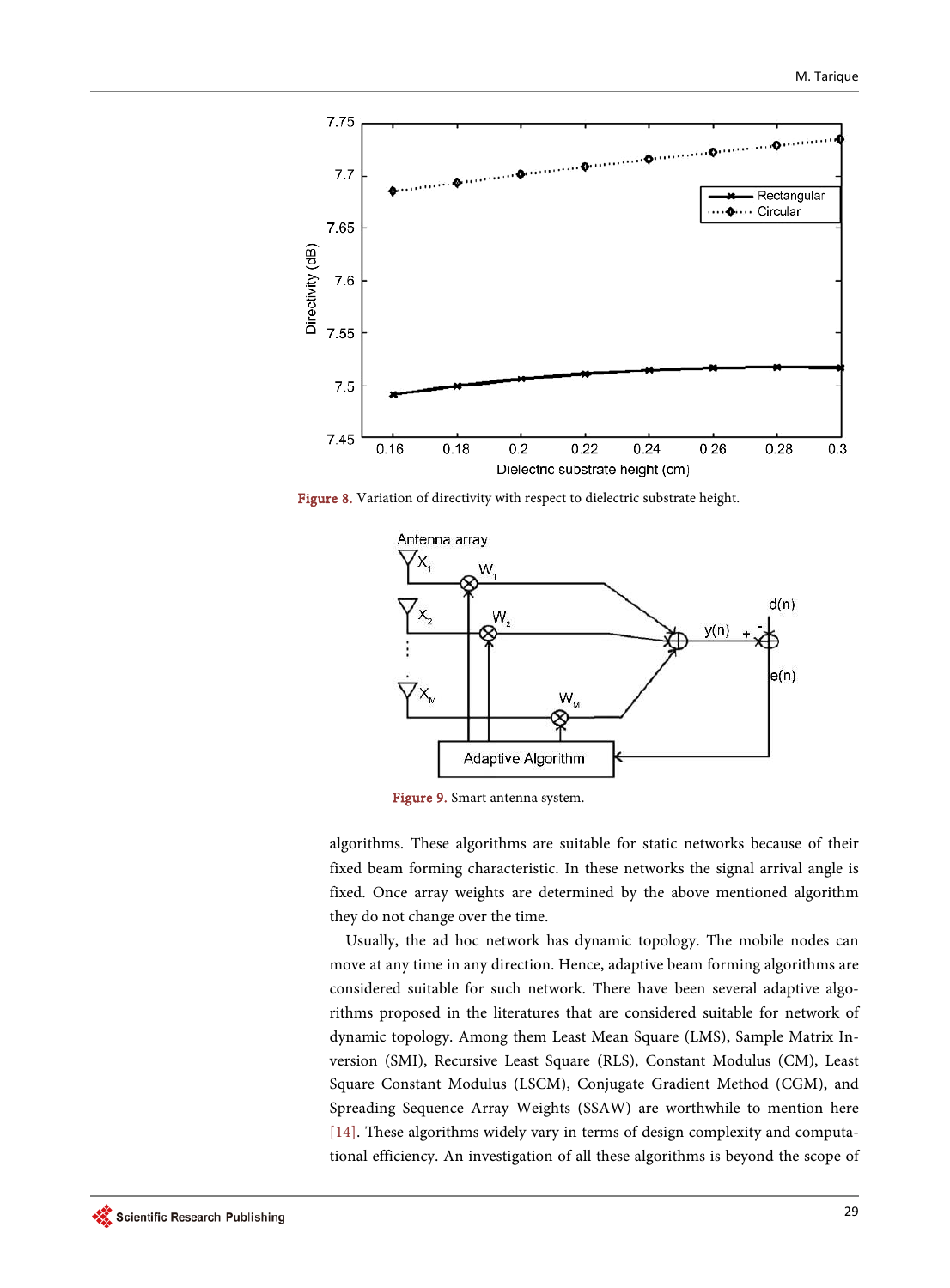

Figure 10. Antenna arrangements for ad hoc networks. (a) Linear; (b) Circular; (c) Planar.

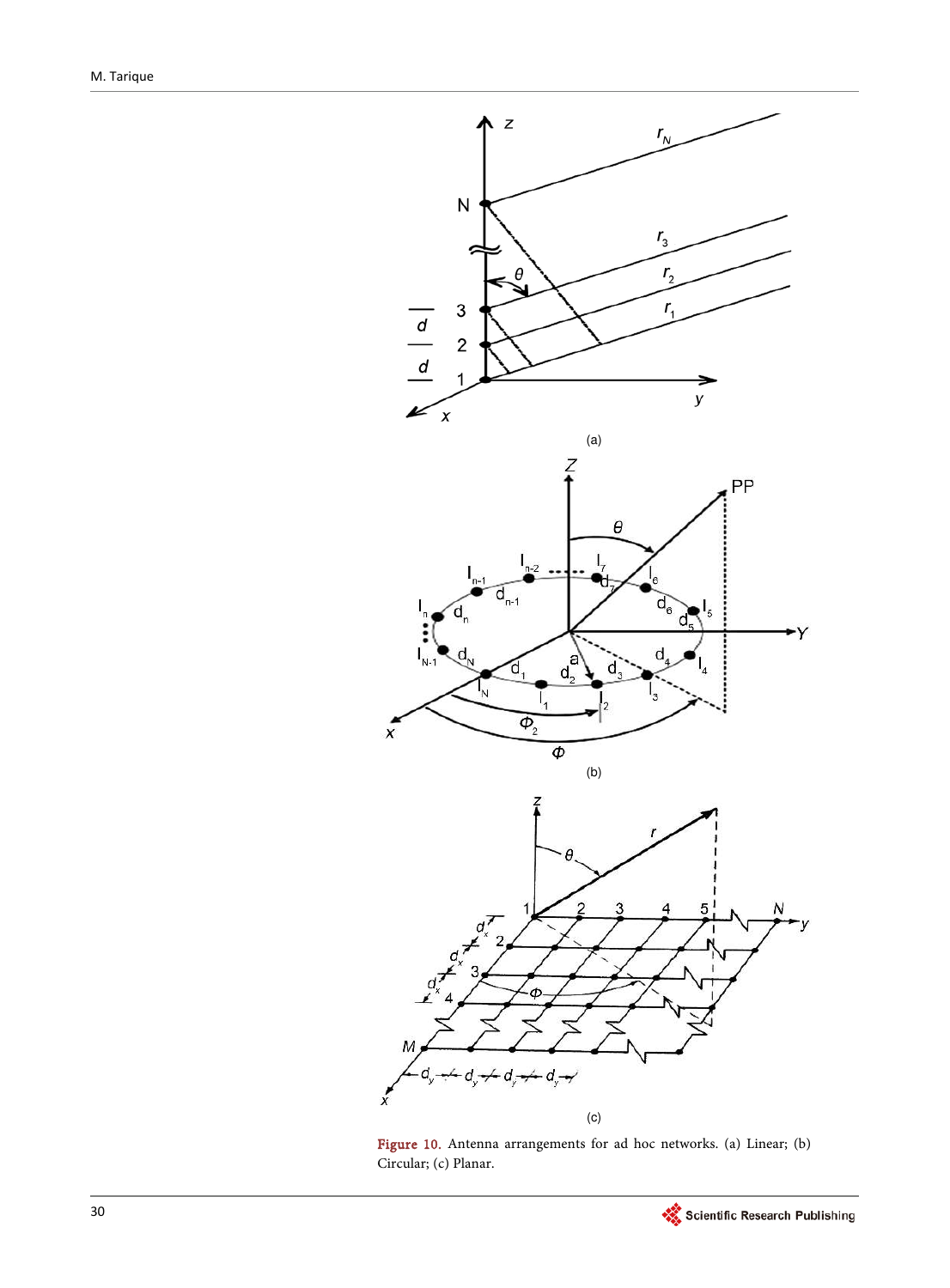this work. In this work we choose some popular algorithms namely LMS algorithm, Sample Matrix Inversion (SMI), Recursive Least Square (RLS), Constant Modulus Algorithm (CMA) and Least Square Constant Modulus Algorithm (LCMA).

The LMS algorithm, proposed in [15], is a gradient based algorithm. It is assumed in this algorithm that there exists a quadratic performance surface. The performance surface is in the shape of elliptic paraboloid having one minimum. A gradient algorithm has been used to establish the minimum condition. An iterative technique called the method of steepest descent has been used in order to determine the gradient of the cost function. By using the algorithm, the weights of the antenna elements are determined by using LMS method introduced in [16] [17].

In order to design smart antenna system for ad hoc network using LMS algorithm we use the MATLAB program provided in [14]. Since the mobile nodes in ad hoc networks have limited processing power, we would like to choose a minimum number of antenna elements to achieve a desired radiation pattern. The antenna weights are approximated by

$$
w(k+1) = w(k) - \frac{1}{2}\mu(\nabla w)J[w(k)]
$$
\n(5)

where  $\mu$  is the step-size,  $\nabla w$  is the gradient of the performance surface, and  $J[w(k)]$  is the cost function. Determining the step size is important for this algorithm and it affects the convergence of the LMS algorithm. If the step size is too small, the convergence of the algorithm will be slow and the adaptive array faces problem to determine the angle of signal arrival. If the step size is too large, the LMS algorithm overshoots and it becomes difficult to achieve optimum weights for the antenna array. It has been shown in [15] that the most suitable value of the step size is set by

$$
0 \le \mu \le \frac{1}{2\lambda_{\text{max}}} \tag{6}
$$

where  $\lambda_{\text{max}}$  is the largest value of the correlation matrix of signal vector. In this work we choose  $\mu = 2\lambda_{\text{max}}$ .

The Sample Matrix Inversion (SMI) is another popular algorithm. This is an improved version of LMS algorithm. The SMI algorithm has been introduced in order to overcome the limitation of LMS algorithm, which requires many iterations before convergence. On the other hand, the SMI algorithm converges quickly [15] [17]. Hence, it is considered more suitable when the signal characteristics are rapidly changing. This type of rapid signal change is very common in ad hoc network environment. The sample matrix used in this algorithm is a time average estimate of the array correlation matrix using K-time samples and is given by

$$
\hat{R}_{xx} = \frac{1}{K} \sum_{i=1}^{K} \mathbf{x}(i) \mathbf{x}^{H}(i)
$$
\n(7)

The correlation vector  $r$  can be estimated by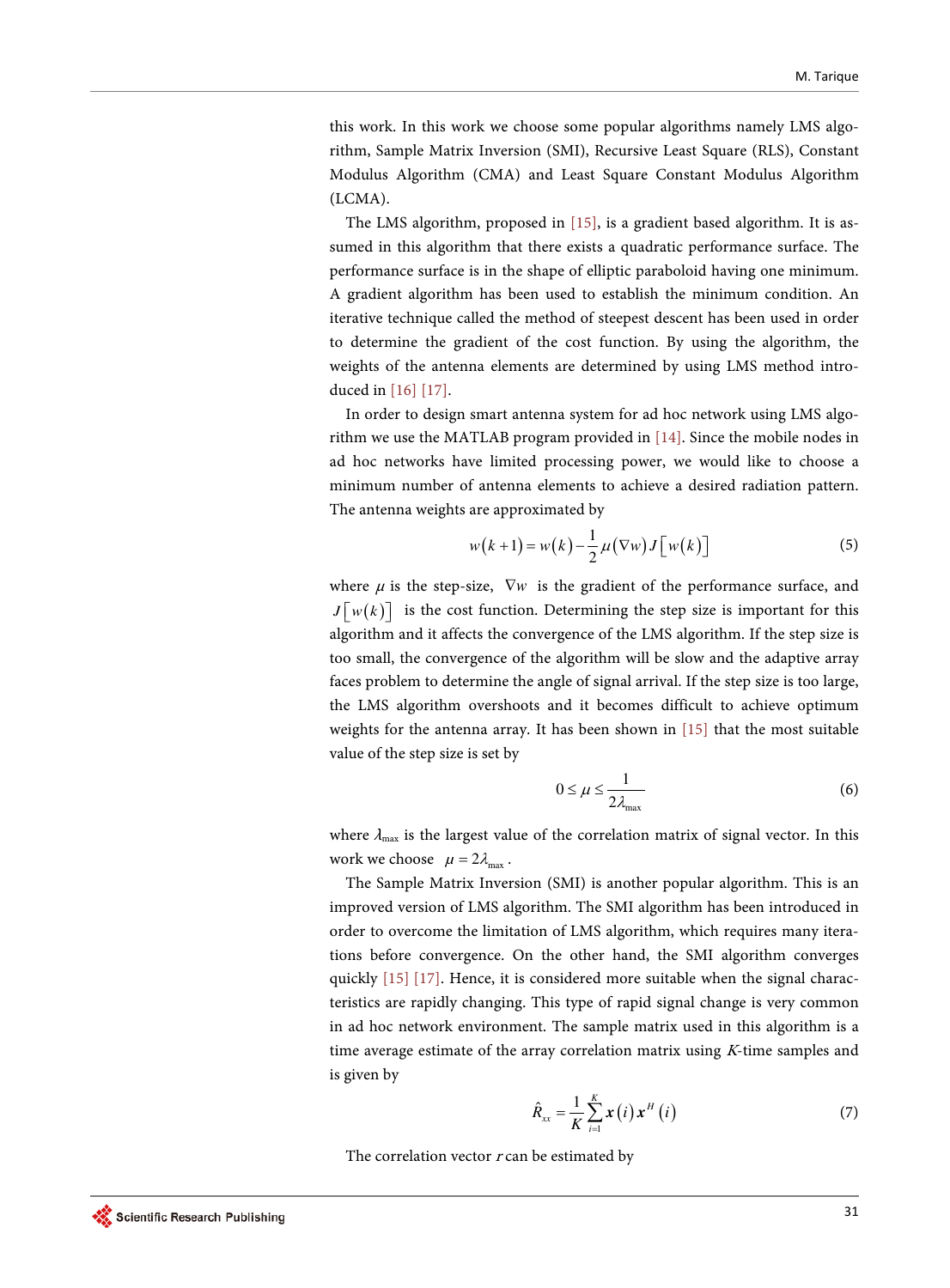$$
\hat{r} = \frac{1}{K} \sum_{i=1}^{K} d^*(i) \mathbf{x}(i)
$$
\n(8)

where  $d(k)$  is the desired signal and  $x(k)$  is the arriving signals. The weights for the array antenna elements are given by

$$
w(k) = R_{xx}^{-1} \boldsymbol{r}(k) \tag{9}
$$

Although the SMI algorithm is faster than the LMS algorithm, the computational burden is one of the major drawbacks of the SMI algorithm. In order to overcome this, the Recursive Least Square (RLS) algorithm has been introduced. In RLS algorithm the required correlation matrix and the correlation vectors are calculated recursively. In the LMS algorithm more emphasis is given on the recent data samples and less emphasis is given on the past data samples. In this algorithm the sample matrix is given by

$$
\widehat{R}_{xx}(k) = \sum_{i=1}^{K} \alpha^{k-1} \mathbf{x}(i) \mathbf{x}^{H}(i)
$$
\n(10)

The correlation vector  $r$  can be estimated by

$$
\hat{r} = \sum_{i=1}^{K} \alpha^{k-1} d^*(i) \mathbf{x}(i)
$$
\n(11)

where  $\alpha$  is the weight factor. The advantage of the RLS algorithm over SMI is that it is no longer necessary to invert a large correlation matrix. Moreover, the RLS algorithm converges much more quickly than the LMS algorithm.

In many wireless systems the transmitted signal has constant amplitude. This signal is usually affected by multipath propagation that causes signal amplitude to change. Moreover, the constant amplitude property is also affected when the channel is frequency selective. There have been proposals to restore this amplitude variation by using equalization. Some of these equalization algorithms (also called blind equalization) can found [18]. A cost function called dispersion function has been defined in [18] as

$$
J(k) = E\left[\left(\left|y(k)\right|^p - R_p\right)^q\right]
$$
 (12)

where p is the order of the cost function, q is a positive integer,  $R_p$  is defined as

$$
R_p = \frac{E\left[\left|s(k)\right|^{2p}\right]}{E\left[\left|s(k)\right|^p\right]}
$$

Assuming  $p = 1$ , the antenna weights become

$$
\mathbf{w}(k+1) = \mathbf{w}(k) + \mu \left(1 - \frac{1}{|\mathbf{y}(k)|}\right) \mathbf{y}^*(k) \mathbf{x}(k)
$$
 (13)

In this work we set  $p = 1$ . We assumed there exists one multipath signal in addition to the direct path. The direct path arrives at  $0<sup>°</sup>$  and the interfering signal arrives at −30˚.

One of the limitations of CMA algorithm is its slow convergence time. The slow convergence of CMA algorithm limits the applicability of this algorithm in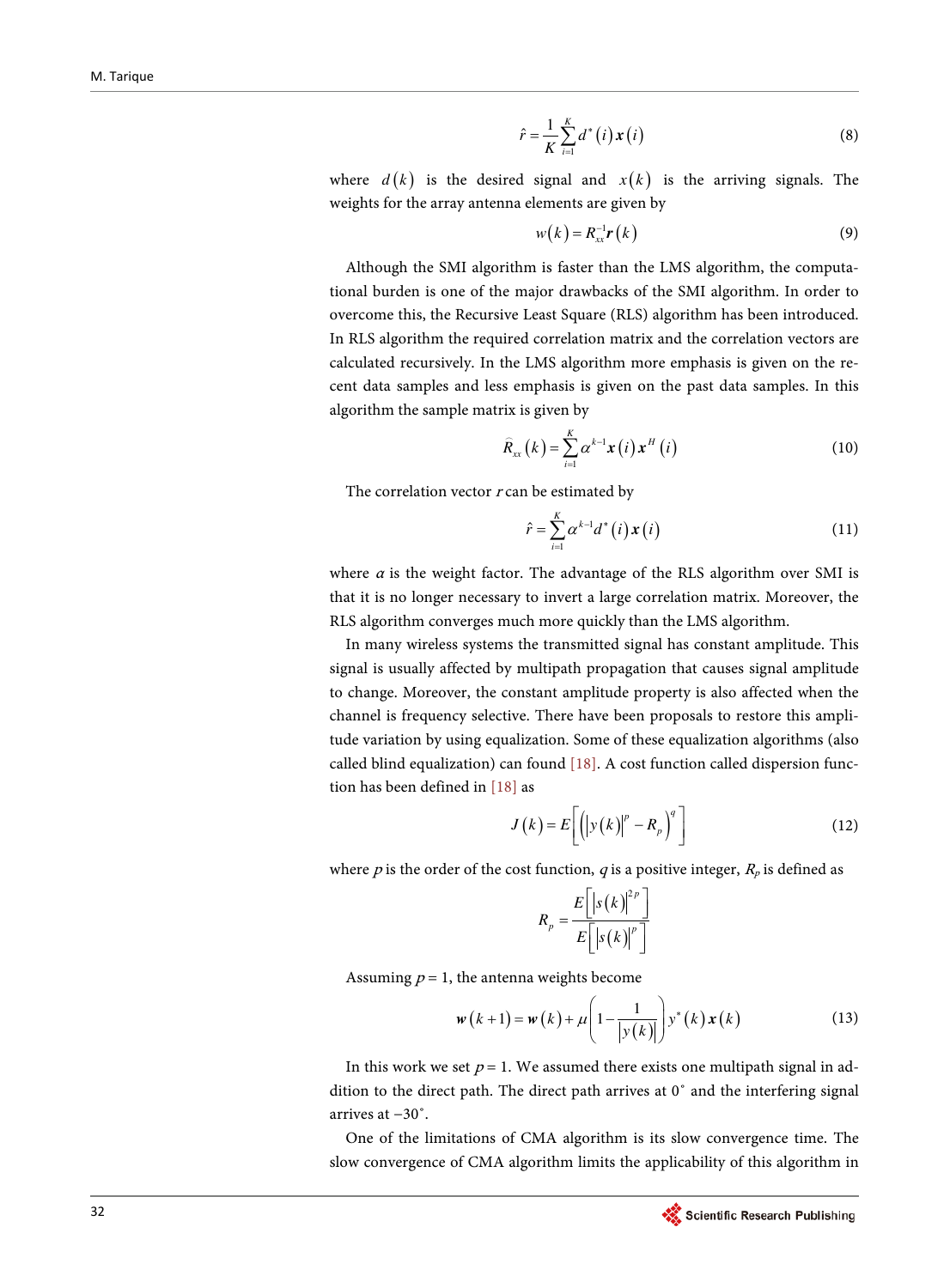ad hoc network environment. Dynamic topology and hostile channel condition of ad hoc network demand a faster algorithm that converges very quickly. The algorithm proposed in [19] is a faster version of CMA algorithm. This algorithm is called Least Square Constant Modulus (LSCM) algorithm. This algorithm is based on autoregressive estimation based on a least square minimization. In this algorithm the cost function is defined as

$$
J(w) = i = \sum_{i=1}^{K} |y(k)| - 1|^{2}
$$
 (14)

where  $y(k)$  is the array output defined by  $y(k) = w^H x(k)$ . In this algorithm the initial value of the weights are assumed to be zero and the algorithm iterates through  $n$  values until it converges with the array weights. It is discovered that the LSCM algorithm is much faster than simple CMA algorithm and it converges with few iterations.

In order to investigate the performances of the above mentioned smart antenna algorithms namely LMS, SMI, RLS, CMA and LSCMA we design a linear antenna array consisting of 8-elements. The antenna elements are separated by a distance of  $\lambda/2$ . The desired signal is arrived at  $\theta = 0^{\circ}$  and the interfering signal is arrived at  $\theta = -30^{\circ}$ . We assume the desired signal is purely sinusoidal with period 1 mS. The radiation patterns for these algorithms are illustrated in Figure 11. The antenna array is operated in a noisy environment. We assume the noise is Gaussian with mean 0 and standard deviation 1. It is depicted in the figure that all the investigated algorithms generate a maximum radiation patter in the desired direction (*i.e.*,  $\theta = 0^{\circ}$ ). It is also depicted that all the algorithms generate null at the interfering signal (i.e.,  $\theta = -30^{\circ}$ ) except CMA algorithm. The CMA algorithm only attenuates the signal, but it fails to nullify the signal. In terms of side lobe amplitude, the LMS and LSCMA algorithm performs better compared to other three algorithms. The RLS algorithm produces maximum side lobe. The side lobes attenuate very quickly except SMI algorithm. The side lobe reduces to 0.1 for the SMI algorithm, but the same increases to 0.4 again. Although the LMS and LSCMA show similar performance in terms of side lobe minimization, the LSCMA should be used in the ad hoc networks because of its rapid convergence property compared to its LMS counterpart.

In order to investigate the performances of investigated algorithms under varying noise condition we conduct the similar experiment as mentioned above. But, we set the noise mean to 2 and standard deviation 1. The generated radiation patterns by the algorithms are shown in Figure 12. It is depicted in the figure that all smart antenna algorithms except RLS produce maximum radiation along the desired direction (i.e.,  $\theta = 0^{\circ}$ ). In terms of side lobe attenuation CMA algorithm outperforms other algorithms. The performance of LSCMA is also very much similar to CMA algorithms. But, CMA outperforms LSCMA.

#### **5. Conclusion**

In this paper, smart antenna design strategy for ad hoc networks has been presented. Since mobile nodes in ad hoc network have very limited processing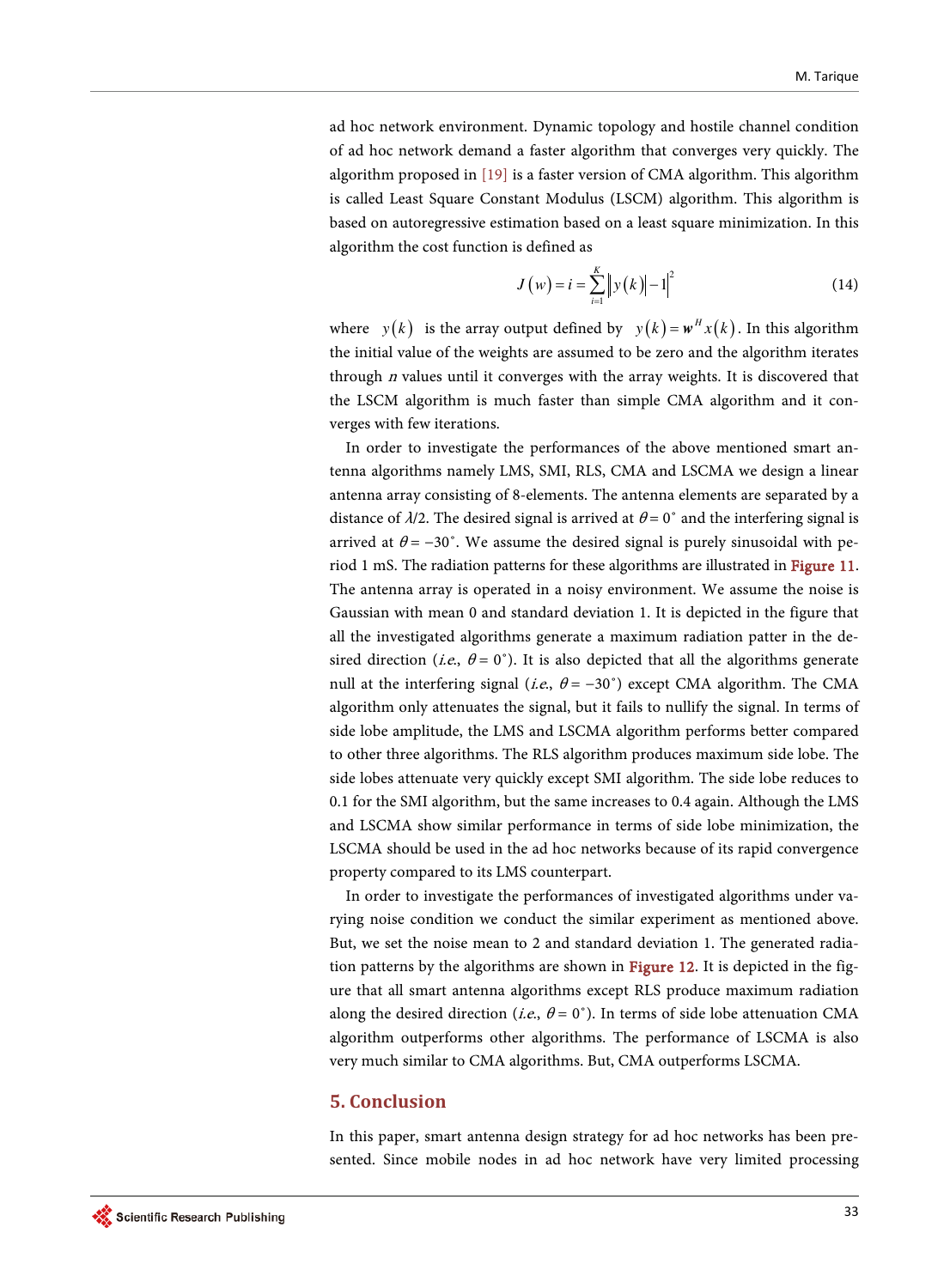

Figure 11. Comparison with noise mean 0 and standard deviation 1.



Figure 12. Comparison with noise mean 2 and standard deviation 1.

power, smart antenna should be very simple in architecture. Smart antenna also should consist of limited number of antenna elements. In addition, a suitable antenna element will be chosen. In this paper it is shown that circular microstrip antenna is a good candidate for ad hoc network because of its higher directivity compared to its rectangular counterpart. Once the circular microstrip antenna is chosen as an antenna element, we show that linear antenna arrangement is suitable for ad hoc network because of its simplicity in design. It is also important to find a suitable smart antenna algorithm for ad hoc networks. In this paper we investigated five popular smart antenna algorithms. We simulated and compared the performances of these algorithms. The simulation results show that the LSCMA algorithm is the best candidate for ad hoc network under a low

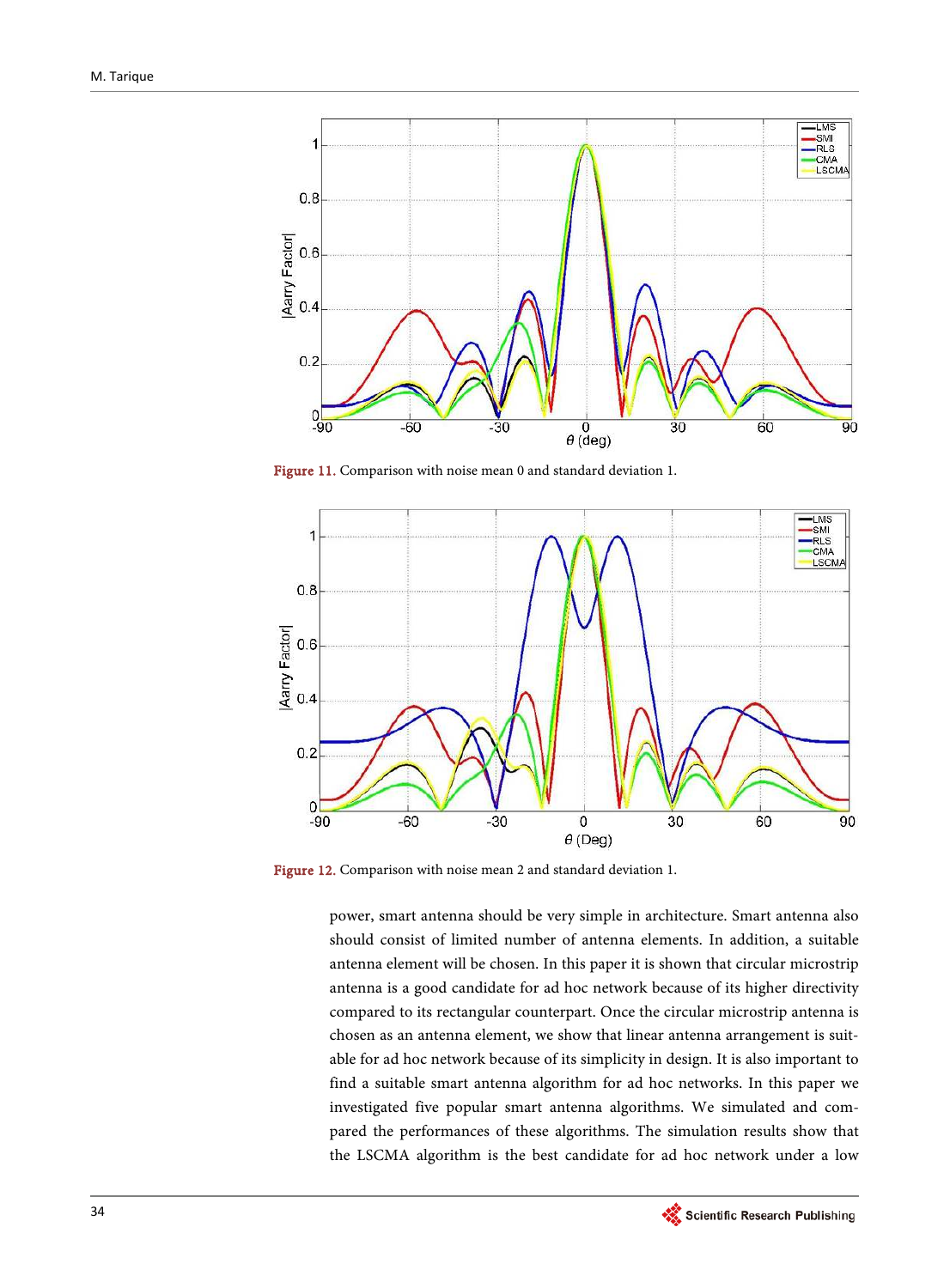noise condition. But, CMA algorithm outperforms LSCMA algorithm under noisier conditions.

#### **References**

- [1] Goldsmith, A.J. and Wicker, S.B. (2002) Design Challenges for Energy-Constrained Ad Hoc Wireless Network. IEEE Wireless Communication, 9, 8-27. https://doi.org/10.1109/MWC.2002.1028874
- [2] Bellofiore, S., Foutz, J., Govinfarajula, R., Bachceci, I., Balanis, C.A., Spanais, A.S., Capone, J.M. and Duman, T.M. (2002) Smart Antenna System Analysis, Integration, and Performance for Mobile Ad Hoc Networks (MANETs). IEEE Transaction on Antennas and Propagation, 50, 571-581. https://doi.org/10.1109/TAP.2002.1011222
- [3] Radhakrishnan, R., Lai, D., Caffery, J. and Agrawal, D.P. (2002) Performance Comparison of Smart Antenna Techniques for Spatial Multiplexing in Ad Hoc Networks. Proceedings of the 5th International Symposium on Wireless Personal Multimedia Communications, 1, 168-171.
- [4] Nasipuri, A., Ye, S., You, J. and Hiromoto, R.E. (2000) A MAC Protocol for Mobile Ad Hoc Networks Using Directional Antennas. Proceedings of IEEE Wireless Communication and Networking Conference, Chicago, IL, Vol. 3, 1214-1219.
- [5] Takai, M., Martin, J., Bagrodia, R. and Ren, A. (2002) Directional Virtual Carrier Sensing for Directional Antennas in Mobile Ad Hoc Networks. Proceedings of the 3rd ACM International Symposium on Mobile Ad Hoc Networking & Computing, Lausanne, June 2002, 183-193. https://doi.org/10.1145/513800.513823
- [6] Roychoudhury, R., Yang, X., Ramanathan, R. and Vaidya, N. (2002) Medium Access Controlin Ad Hoc Networks Using Directional Antenna. Proceedings of the 8th Annual International Conference on Mobile Computing and Networking, Atlanta, Georgia, 23-28 September 2002, 59-70.
- [7] Bao, L. and Garcia-Luna-Aceves, J.J. (2002) Transmission Scheduling in Ad Hoc Networks with Directional Antenna. Proceedings of the 8th Annual International Conference on Mobile Computing and Networking, Atlanta, Georgia, 23-26 September 2002, 11 p.
- [8] Spyropoulos, A. and Raghabendra, C.S. (2003) Capacity Bounds for Ad hoc Network using Directional Antennas. Proceedings of the IEEE International Conference on Communication, Anchorage, Alaska, May 2003, 348-352.
- [9] Ramanthan, R. (2001) On the Performance of Beamforming Antennas in Ad Hoc Networks. Proceedings of the ACM Symposium on Mobile Ad Hoc Networking & Computing, Long Beach, CA, 4-5 October 2001, 95-105. https://doi.org/10.1145/501416.501430
- [10] Spyropoulos, A. and Raghavendra, C.S. (2003) Energy Efficient Communications in Ad Hoc Networks Using Directional Antennas. Proceedings of the 22nd Annual Joint Conference of the IEEE Computer and Communications Societies, San Francisco, CA, March-April, 2003, Vol. 1, 220-228.
- [11] Nasipuri, A., Li, K. and Sappidi, U.R. (2002) Power Consumption and Throughput in Mobile Ad Hoc Networks Using Directional Antennas. Proceedings of the 11th Conference on Computer Communication and Networks, Miami, FL, October 2002, 620-626.
- [12] Winters, J.H. (2006) Smart Antenna Techniques and Their Applications to Wireless Ad Hoc Networks. IEEE Wireless Communication, 13, 77-83. https://doi.org/10.1109/MWC.2006.1678168